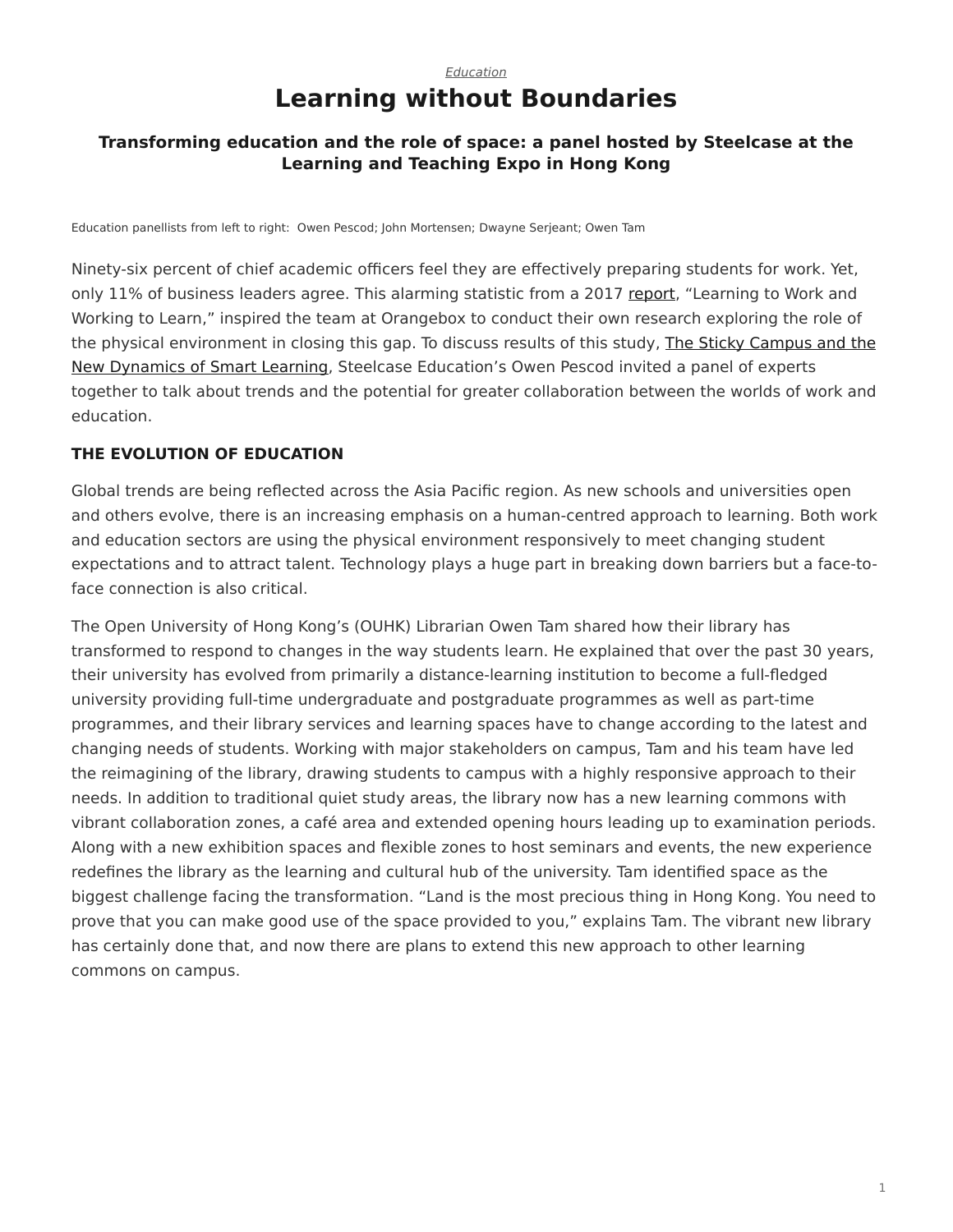### **"Land is the most precious thing in Hong Kong. You need to prove that you can make good use of the space provided to you."**

**OWEN TAM** | Librarian at Open University of Hong Kong

#### **PREPARING STUDENTS FOR TODAY'S WORKING WORLD**

Panelists discussed collaboration between education and corporate sectors to help students transition from studies to the world of work.

Dwayne Serjeant, executive director of experience design at EY, shared one forward-thinking example – the EY wavespace. It's not a typical, traditional consulting part of the business. In this unique work environment, creative teams experiment with new methods of framing and solving problems. Serjeant explained, "We try to restructure the experience around learning to trigger creative problem solving." The physical environment at EY wavespace is open, informal and supported by collaborative digital technology. In addition to hosting clients there, participants of the organisation's graduate program are invited in to reflect on their experience. "They come back to wavespace to digest and disseminate what they have learned. Once people have their qualifications, you assume they are going to be good at their job. But there's that balance to meet – apart from their job, what else are they getting out of it and how can we make the whole experience as fruitful for them as possible? In turn, we learn from them and it helps us think about how we may reapply some of that learning back into the business.

Some of the learnings Serjeant refers to have to do with the rapidly-evolving world of technology, which is critical to a new generation entering the workforce. "Often at EY, the younger people in the corporate environment are bringing the new technology to us and we try to accommodate that. But face-to-face connection is important – it requires a careful balance," explained Serjeant. Daily 30-minute standing meetings help the team at EY wavespace make those important, personal connections.

## **"Often at EY, the younger people in the corporate environment are bringing the new technology to us and we try to accommodate that. But face-to-face connection is important – it requires a careful balance."**

**DWAYNE SERJEANT** | Executive Director of Experience Design, EY

**EDUCATION BY DESIGN**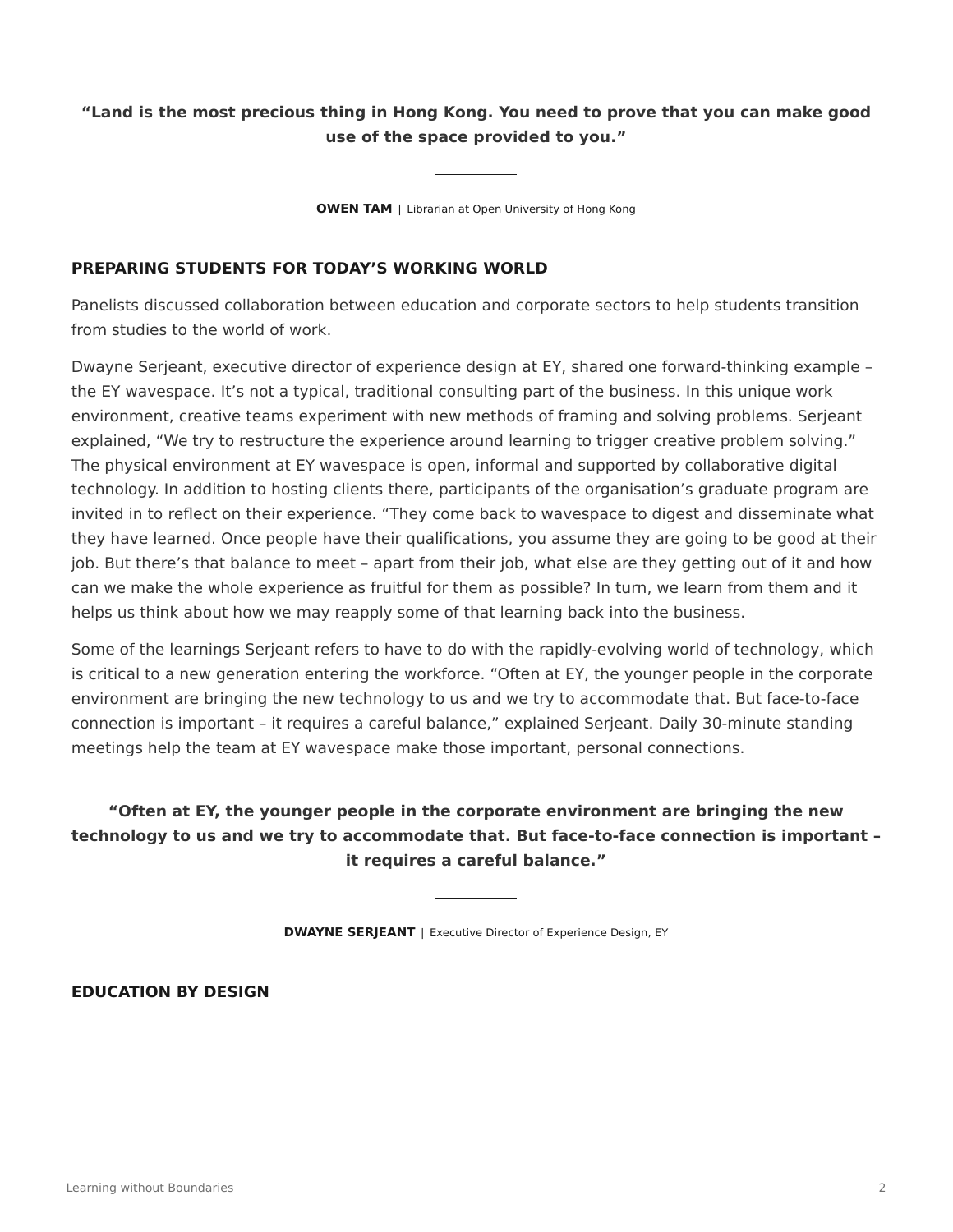In his role as Regional Director of Education with JLL, North Asia, John Mortensen works with many new schools across the region. He has observed a broader, more flexible approach to designing education environments than in the past. Now classrooms can expand and contract to accommodate anywhere from small groups of 10 to large groups of 100 students. Space is being used as a platform and universities are tapping technology to extend beyond their physical boundaries. Mortensen referenced an Australian campus with a balmy climate that encouraged outside activities, "Their entire real estate is now a learning space with Wi-Fi enabled throughout. Whether outside or inside, students can be online and talking to each other in some manner. This extends outside the classroom and outside the campus. The whole community becomes a communication space for students and teachers."

### **"Whether outside or inside, students can be online and talking to each other in some manner. This extends outside the classroom and outside the campus. The whole community becomes a communication space for students and teachers."**

**JOHN MORTENSEN** | Regional Director of Education with JLL, North Asia

The concept of "the sticky campus" and the desire to attract talent to schools and universities is being widely embraced. Parents and students are only part of the equation Mortensen conveyed. "There is a worldwide shortage of teachers. China needs to not only to attract, but also to retain teachers for longer periods of time. The physical environment is a strong influencer."

There are also opportunities for greater communication between sectors to ensure educational content is keeping up with the times. "With energy and sustainability being an important part of JLL's service provision, schools have approached us to ask for these topics to be translated into course content that can be shared with their students," Mortensen added.

Panelists unanimously agreed that openness to change and a focus on listening and learning will help educators provide the right experience and right environments to meet the evolving needs of students and prepare them for the future of work.

To learn more about how the physical environment can encourage and enhance the future of learning, visit [Steelcase Education](https://www.steelcase.com/asia-en/discover/information/education-professionals/) online.

**[+About Steelcase](https://www.steelcase.com/asia-en/about/steelcase/our-company/)**